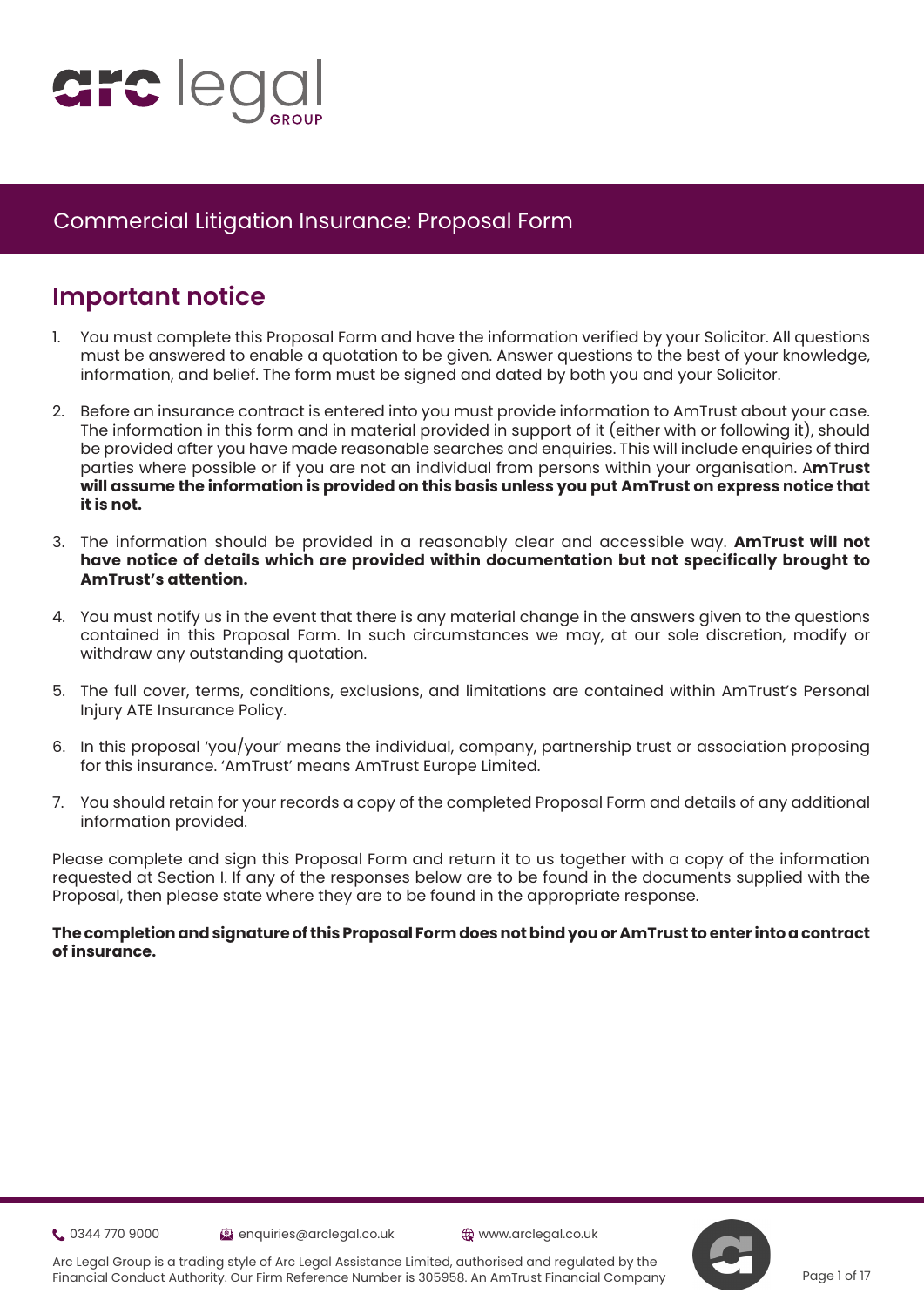

Please take time to read and understand this note before completing this Proposal Form.

When completing this form (and in providing any subsequent information) please be aware the purpose of asking these questions is to enable AmTrust to obtain the best information you have about the prospects of s[uc](https://www.justice.gov.uk/courts/procedure-rules/civil/protocol)cess of your claim, including any potential difficulties. This will enable AmTrust to make an informed assessment of your application for cover.

# **Contents**

| A - Information about you                      |  |
|------------------------------------------------|--|
| How many applicants for cover are there?       |  |
| Name of each applicant                         |  |
|                                                |  |
|                                                |  |
| Address of each applicant                      |  |
|                                                |  |
|                                                |  |
|                                                |  |
| Legal status of each applicant                 |  |
|                                                |  |
|                                                |  |
| Are you/will you be the claimant or defendant? |  |

0344 770 9000 enquiries@arclegal.co.uk www.arclegal.co.uk

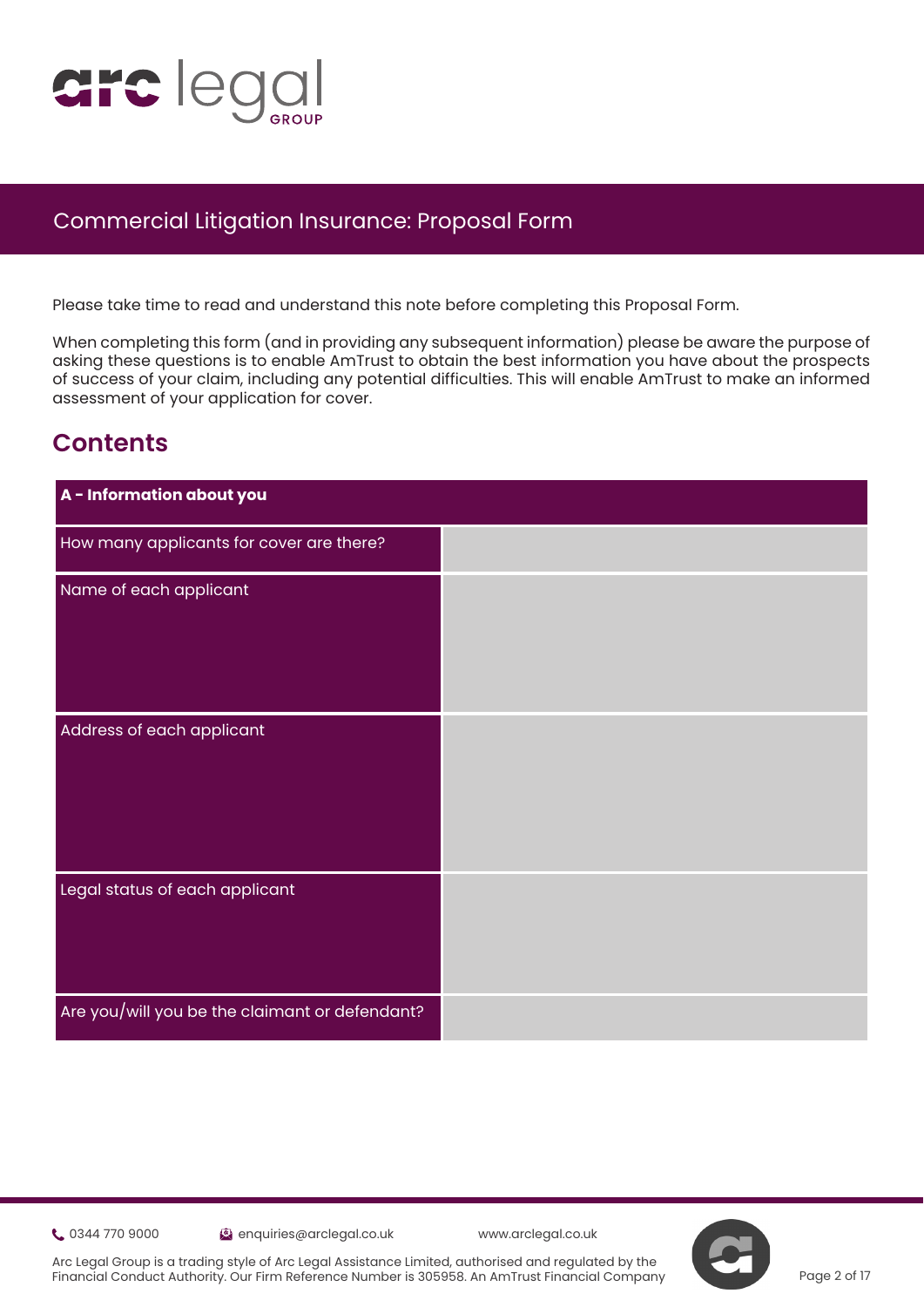

| B - Information about your representatives |  |
|--------------------------------------------|--|
| Firm name                                  |  |
| Date of instruction                        |  |
| <b>Address</b>                             |  |
|                                            |  |
| <b>EPF registration number</b>             |  |
| Solicitor's name                           |  |
| Supervisor/Partner's name                  |  |
| Counsel's name                             |  |
| Chambers                                   |  |
| Expert's name                              |  |

0344 770 9000 enquiries@arclegal.co.uk www.arclegal.co.uk

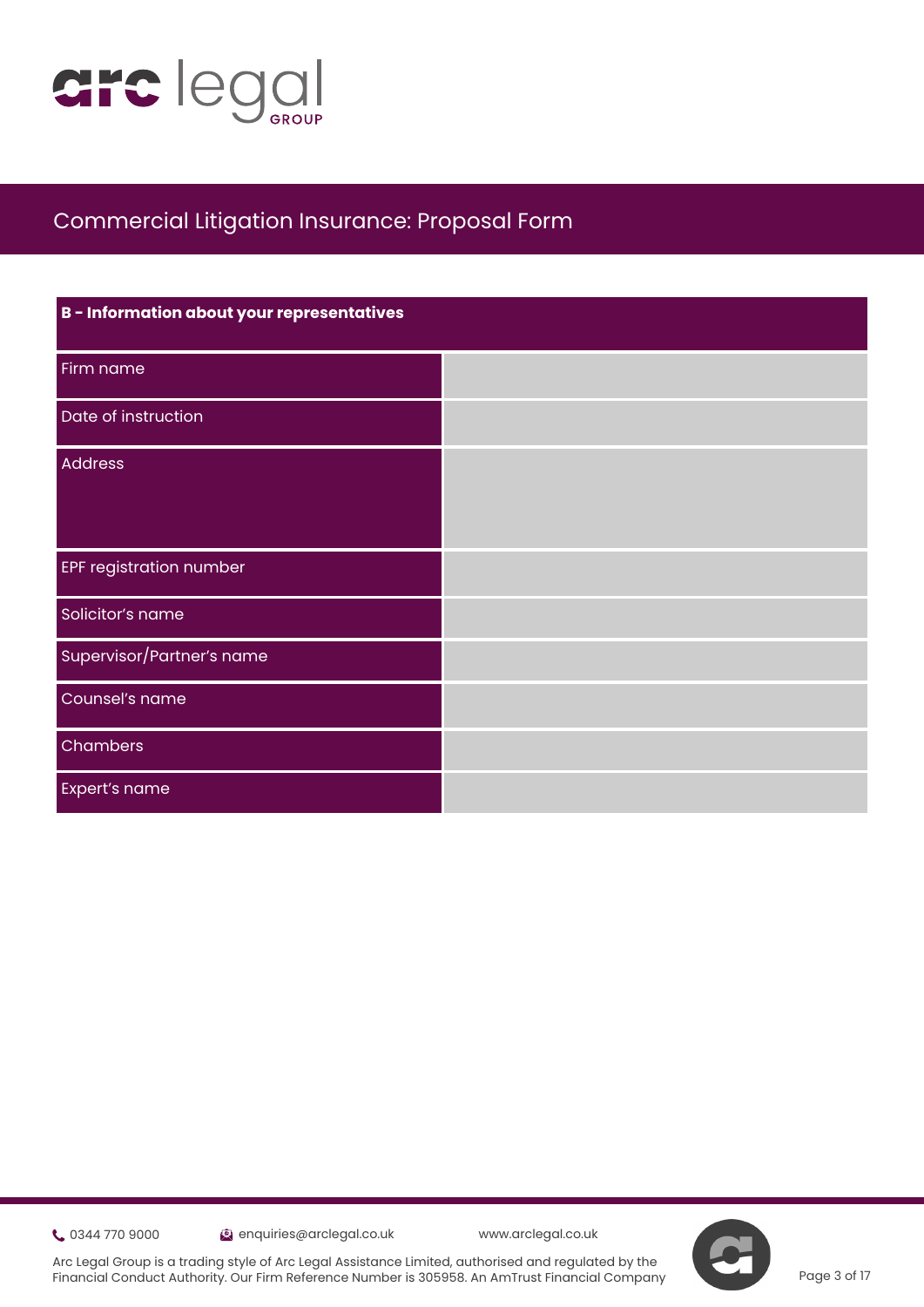

 **C - Costs estimates and cover sought. Please provide these summary of estimates for both own and opponent's costs**

| Estimate of costs from outset to the<br>end of trial                                                                                                                                   | Incurred | Estimate | <b>Total</b> | Cover sought |     |
|----------------------------------------------------------------------------------------------------------------------------------------------------------------------------------------|----------|----------|--------------|--------------|-----|
| <b>Solicitors</b>                                                                                                                                                                      | £        | £        | £            | N/A          |     |
| (A) Own disbursements                                                                                                                                                                  | £        | £        | £            | £            | (A) |
| (B) Counsel                                                                                                                                                                            | £        | £        | £            | £            | (B) |
| Total own costs estimate                                                                                                                                                               | £        | £        | £            | N/A          |     |
| (C) Estimate of opponent's costs                                                                                                                                                       |          |          |              | £            | (c) |
| Total cover sought [total (C) plus (A) and (B) as relevant]                                                                                                                            |          |          |              | £            |     |
| Please note that the provision<br>of such a budget would be a<br>subjectivity of any quote<br>Has the opponent filed a costs<br>budget with the Court? If so, please<br>provide a copy |          |          |              |              |     |
| Do you know how your opponent is<br>funding their costs?                                                                                                                               |          |          |              |              |     |
| How will you fund your costs?                                                                                                                                                          |          |          |              |              |     |
| Have you made or do you envisage<br>making an application for third party<br>funding?                                                                                                  |          |          |              |              |     |
| the contract of the contract of the contract of the contract of the contract of                                                                                                        |          |          |              |              |     |

If so, please provide details of the funding arrangements

0344 770 9000 enquiries@arclegal.co.uk www.arclegal.co.uk

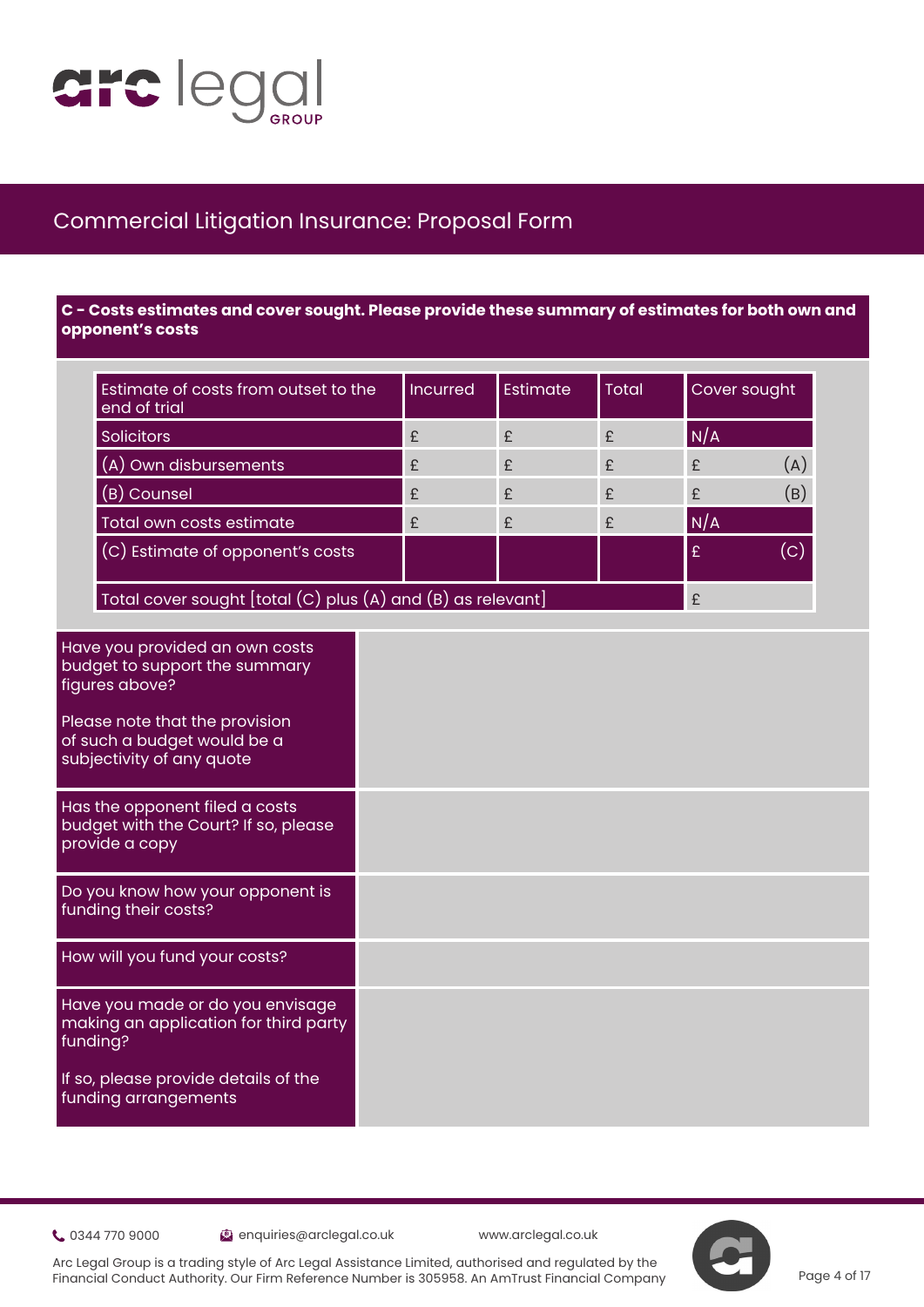

#### Please provide details of any existing or prospective CFAs

|            | Date or<br>envisaged | % paid | $\begin{array}{c} \n\% \\ \text{conditional} \n\end{array}$ | % success<br>fee/uplift |
|------------|----------------------|--------|-------------------------------------------------------------|-------------------------|
| Solicitors |                      |        |                                                             |                         |
| Counsel    |                      |        |                                                             |                         |

| D - Information about your opponent |  |
|-------------------------------------|--|
| How many opponents are there?       |  |
| Name of each opponent               |  |
| Address of each opponent            |  |
|                                     |  |
| Legal status of each opponent       |  |

| E - Information about your opponent's representatives                                                                   |  |
|-------------------------------------------------------------------------------------------------------------------------|--|
| Firm name                                                                                                               |  |
| <b>Address</b>                                                                                                          |  |
| Solicitor's name/are there, or do you anticipate<br>there may be more than one firm instructed for<br>your opponent(s)? |  |

Community 0344 770 9000 enquiries@arclegal.co.uk www.arclegal.co.uk

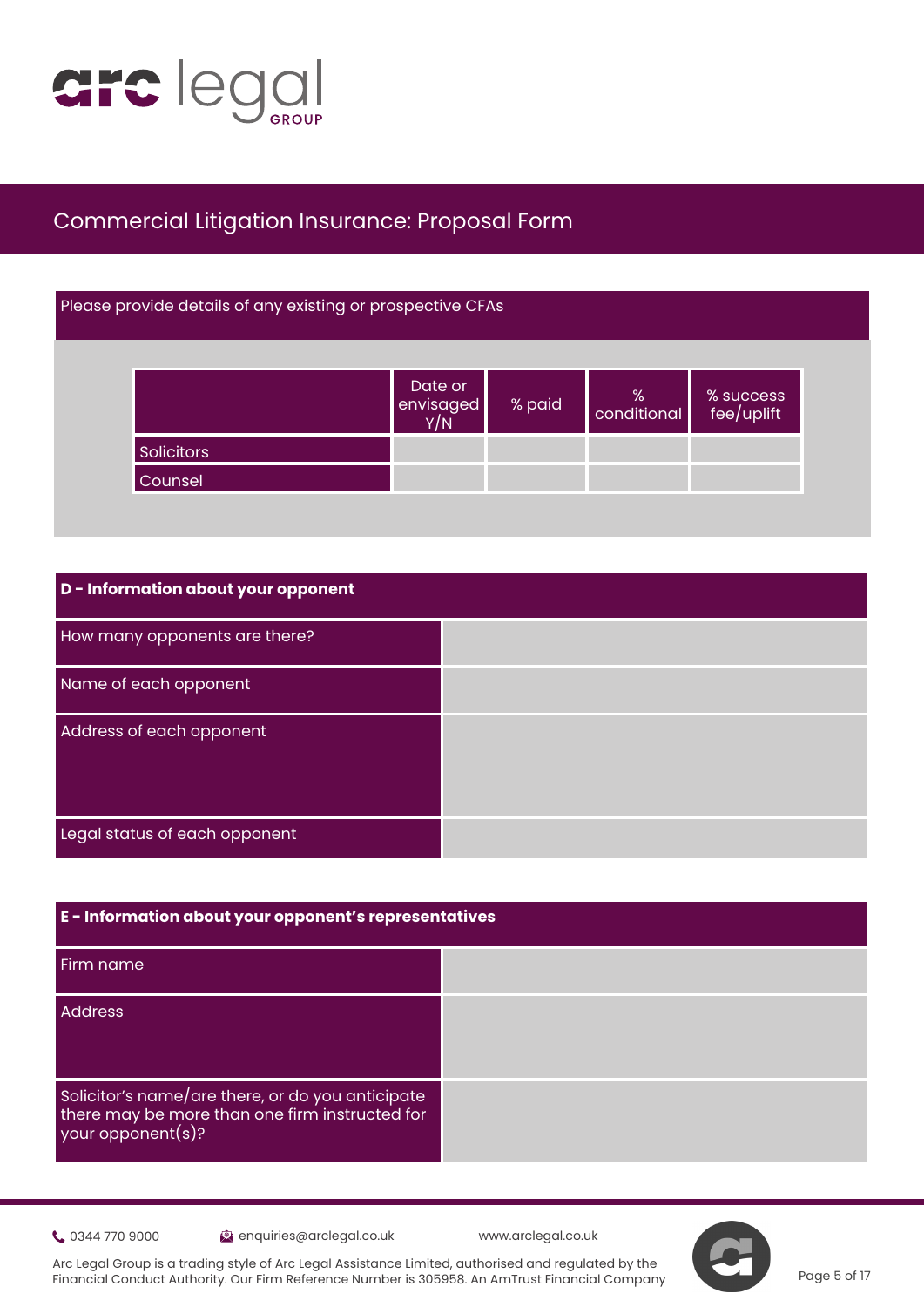

| Supervisor/Partner's name |  |
|---------------------------|--|
| Counsel's name            |  |
| <b>Chambers</b>           |  |
| <b>Expert's name</b>      |  |

| F - Information about your claim                                                  |  |
|-----------------------------------------------------------------------------------|--|
| F.1 - Claims/claim type and current stage                                         |  |
| What is the claim type?                                                           |  |
| If there is more than one claim type, please give<br>details of each              |  |
| Very briefly, (1 or 2 sentences) what is the claim<br>about, how did is arise?    |  |
| When did the cause (or causes) of action arise?                                   |  |
| When will the claim(s) become limitation<br>barred?                               |  |
| Are there any limitation issues?                                                  |  |
| Has there been pre-action protocol<br>correspondence?                             |  |
| Date of letter of claim?<br>$\bullet$<br>Date of letter of response?<br>$\bullet$ |  |
| If not please explain why (e.g., still collating<br>information etc.)             |  |

Communication of the enquiries@arclegal.co.uk www.arclegal.co.uk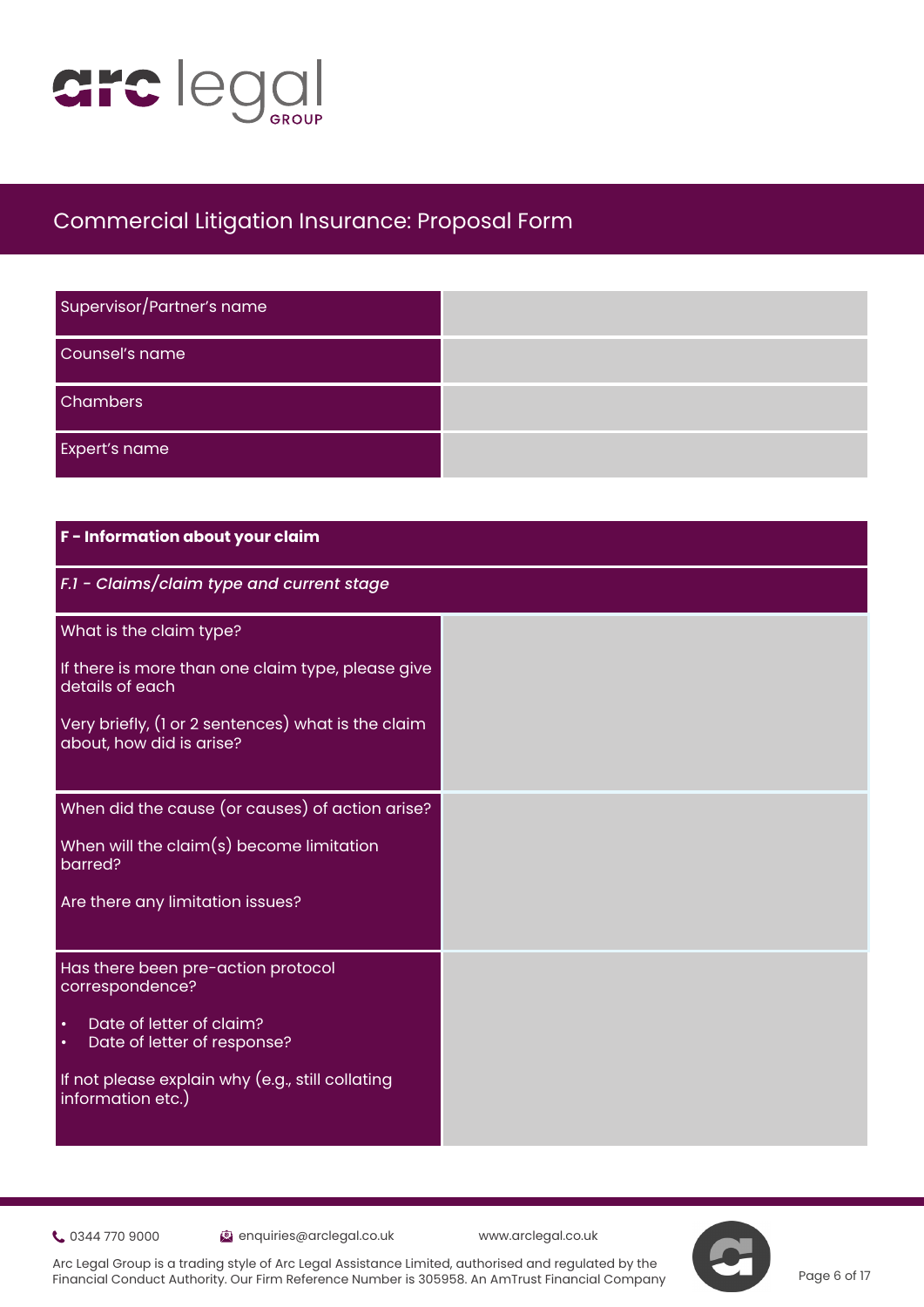

| Have proceedings been issued?                                                                                                                                                           |  |
|-----------------------------------------------------------------------------------------------------------------------------------------------------------------------------------------|--|
| If so, please state:                                                                                                                                                                    |  |
| <b>Court or Tribunal</b><br><b>Track allocation</b><br>Stage the claim has reached                                                                                                      |  |
| If not, please state which Court or Tribunal is it<br>envisaged the claim will be issued?                                                                                               |  |
| Please give the action heading and number or<br>the proposed action heading and Court details                                                                                           |  |
| Do you envisage any pre-action applications<br>(with or without notice) or any interim<br>applications, including applications that include<br>any third party? Please give details     |  |
| Is a Security for Costs application envisaged?                                                                                                                                          |  |
| Have dates been fixed for the Costs<br>Management Conference or trial?                                                                                                                  |  |
| What needs to be established to succeed on<br>liability and on quantum for each head of<br>claim?                                                                                       |  |
| Please refer to relevant statute/case law                                                                                                                                               |  |
| Please provide details of any connected/<br>parallel/overlapping litigation you are aware of<br>whether you are involved in it or not                                                   |  |
| Have you been involved (in a personal or<br>other capacity) in any litigation, arbitration, or<br>Tribunal proceedings during the past 10 years? If<br>so, please provide brief details |  |

0344 770 9000 enquiries@arclegal.co.uk www.arclegal.co.uk

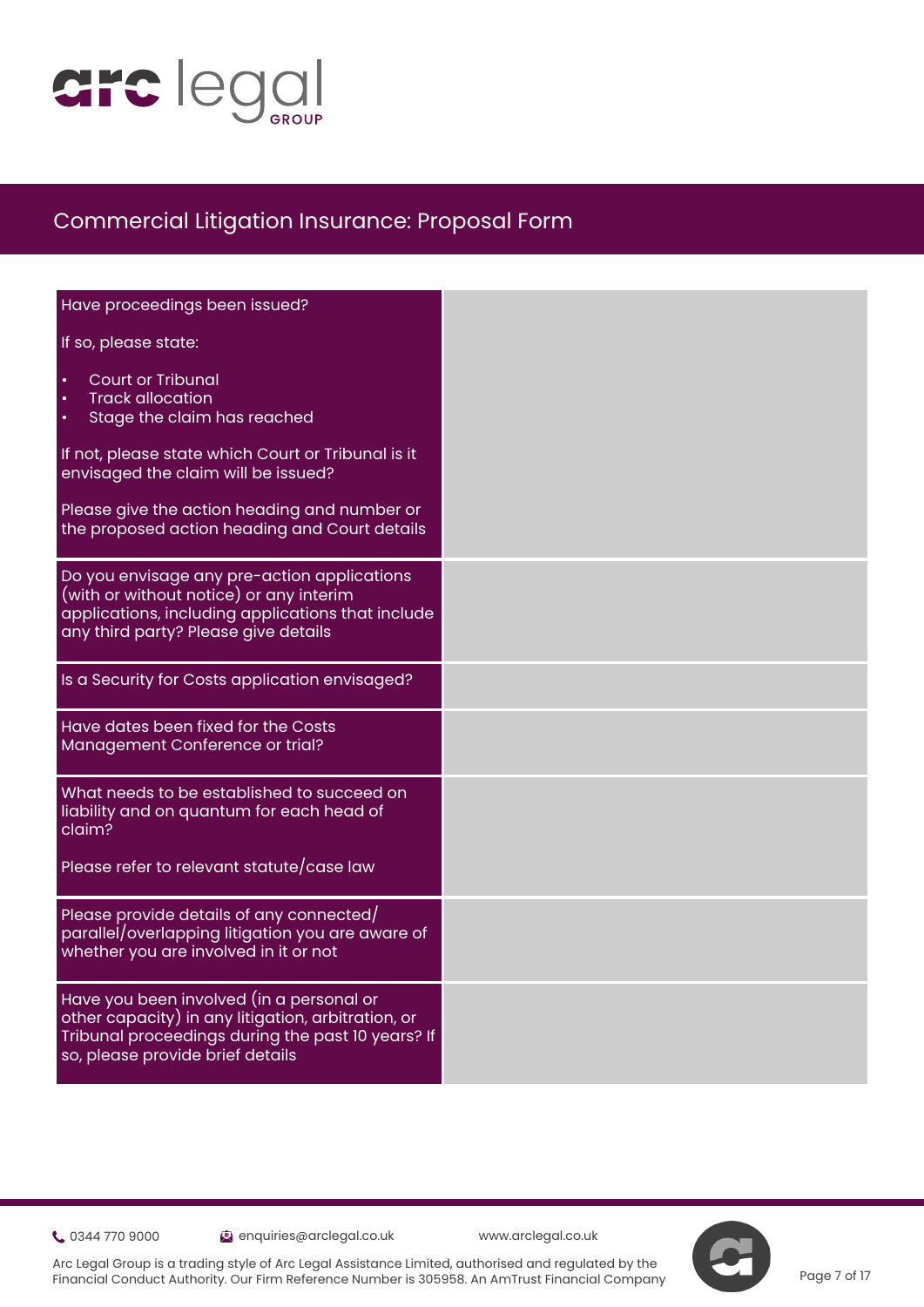

| F <sub>2</sub> - Evidence                                                                                                                                                                                                                                                       |  |
|---------------------------------------------------------------------------------------------------------------------------------------------------------------------------------------------------------------------------------------------------------------------------------|--|
| What evidence will be required to establish<br>each claim and how will it be provided? Please<br>provide brief comments on the importance of<br>each of the following:<br>$\bullet$<br><b>Documents</b><br>$\bullet$<br>Witness evidence<br>$\bullet$<br><b>Expert Evidence</b> |  |
| What is the likely extent/importance of<br>disclosure?                                                                                                                                                                                                                          |  |
| Are there any key documents that support the<br>claim?                                                                                                                                                                                                                          |  |
| What will be the extent and importance of<br>witness evidence including expert evidence?<br>Who are the anticipated witnesses?<br>$\bullet$<br>Have draft statements been obtained?<br>$\bullet$                                                                                |  |
| Do you have the necessary evidence to support<br>the claim (liability and quantum)?<br>If not what needs to be obtained and are could<br>obtaining it prove problematic?                                                                                                        |  |
| Is any of the evidence unhelpful and or is there<br>a reason to anticipate unhelpful evidence may<br>emerge?                                                                                                                                                                    |  |

0344 770 9000 enquiries@arclegal.co.uk www.arclegal.co.uk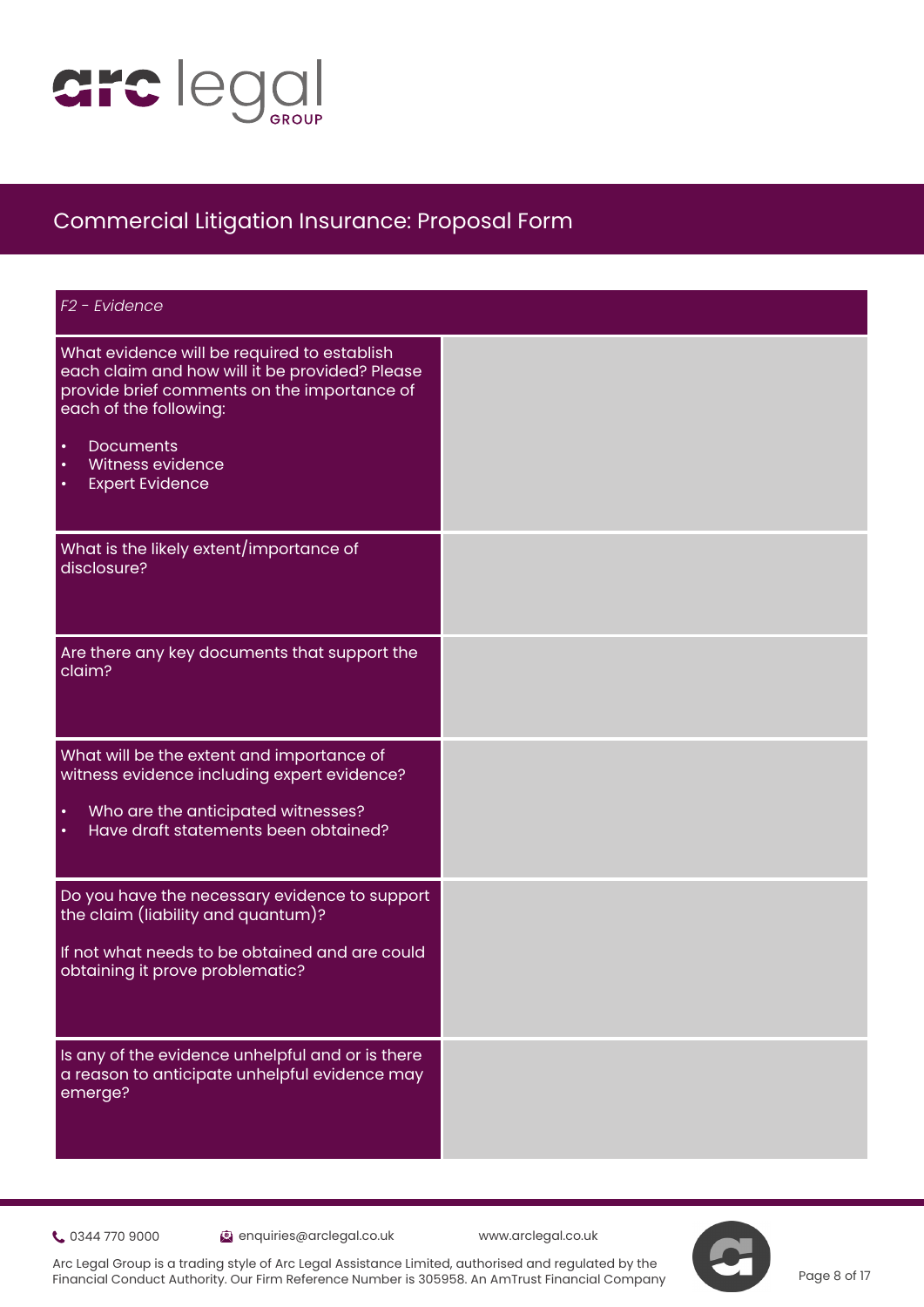

| F3 - Damages/quantum                                                                                                                    |  |
|-----------------------------------------------------------------------------------------------------------------------------------------|--|
| Assuming success on liability, what do you/your<br>legal team consider to be:                                                           |  |
| The maximum extent of the claim/damages<br>$\bullet$<br>achievable (putting it at its highest). How<br>has that figure been arrived at? |  |
| The minimum extent (putting it at its lowest)<br>$\bullet$<br>of the claim/damages achievable. How has<br>that figure been arrived at?  |  |
| The likely achievable sum (or range) on this<br>$\bullet$<br>claim/s?                                                                   |  |
| Please allow for the effect of any counter-claim<br>when providing these numbers                                                        |  |
| Are you making any claim that would not result<br>in a financial award? If so, please provide details                                   |  |
| F4 - Causation/remoteness/mitigation, contributory negligence etc.                                                                      |  |
| Please highlight any potential issues and what<br>points (if any) has or do you anticipate your<br>opponent may raise?                  |  |
| F5 - Opponent's response                                                                                                                |  |
| Has the opponent provided any response to the<br>claim/s?                                                                               |  |
| Has a letter of response been received?<br>Has a defence been received?<br>Other?<br>$\bullet$                                          |  |
| Please provide a brief synopsis of the defence<br>position/anticipated position                                                         |  |

0344 770 9000 enquiries@arclegal.co.uk www.arclegal.co.uk

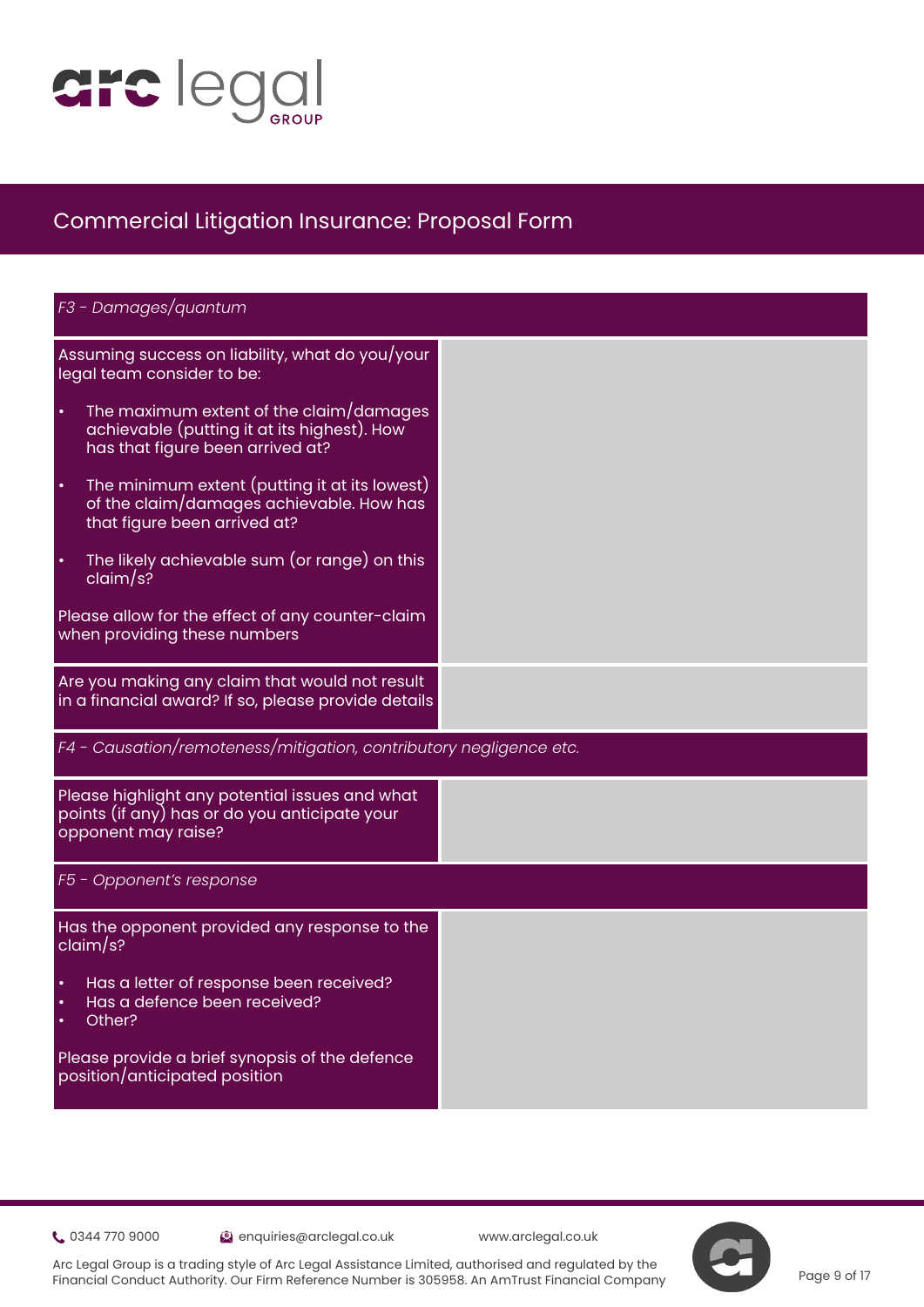

| F6 - Counter-claim                                                                                                                                                 |  |
|--------------------------------------------------------------------------------------------------------------------------------------------------------------------|--|
| Is there a counter-claim or is a counter-claim<br>envisaged?                                                                                                       |  |
| If so, is this a case where success on the claim<br>will mean the counter-claim will fail and vice<br>versa or what is the position?                               |  |
| F7 - Prospects                                                                                                                                                     |  |
| Liability - what is your Solicitor's assessment of<br>the likelihood of you succeeding in establishing<br>liability on each separate head of claim and<br>overall? |  |
| Quantum - with reference to the responses at<br>F.3, what is your Solicitor's assessment of the<br>prospects of you being awarded:                                 |  |
| (a) The maximum achievable amount, and<br>(b) At least the minimum amount?                                                                                         |  |
| F8 - Settlement                                                                                                                                                    |  |
| What are your objectives and on what terms<br>would you be prepared to settle?                                                                                     |  |
| Do you consider prospects for settlement are<br>reasonable?                                                                                                        |  |
| Provide details of any offers of settlement made<br>by you                                                                                                         |  |
| Provide details of any offers of settlement made<br>by your opponent                                                                                               |  |
| Would you be prepared to agree to mediate<br>with your opponent? If not, why?                                                                                      |  |

0344 770 9000 enquiries@arclegal.co.uk www.arclegal.co.uk

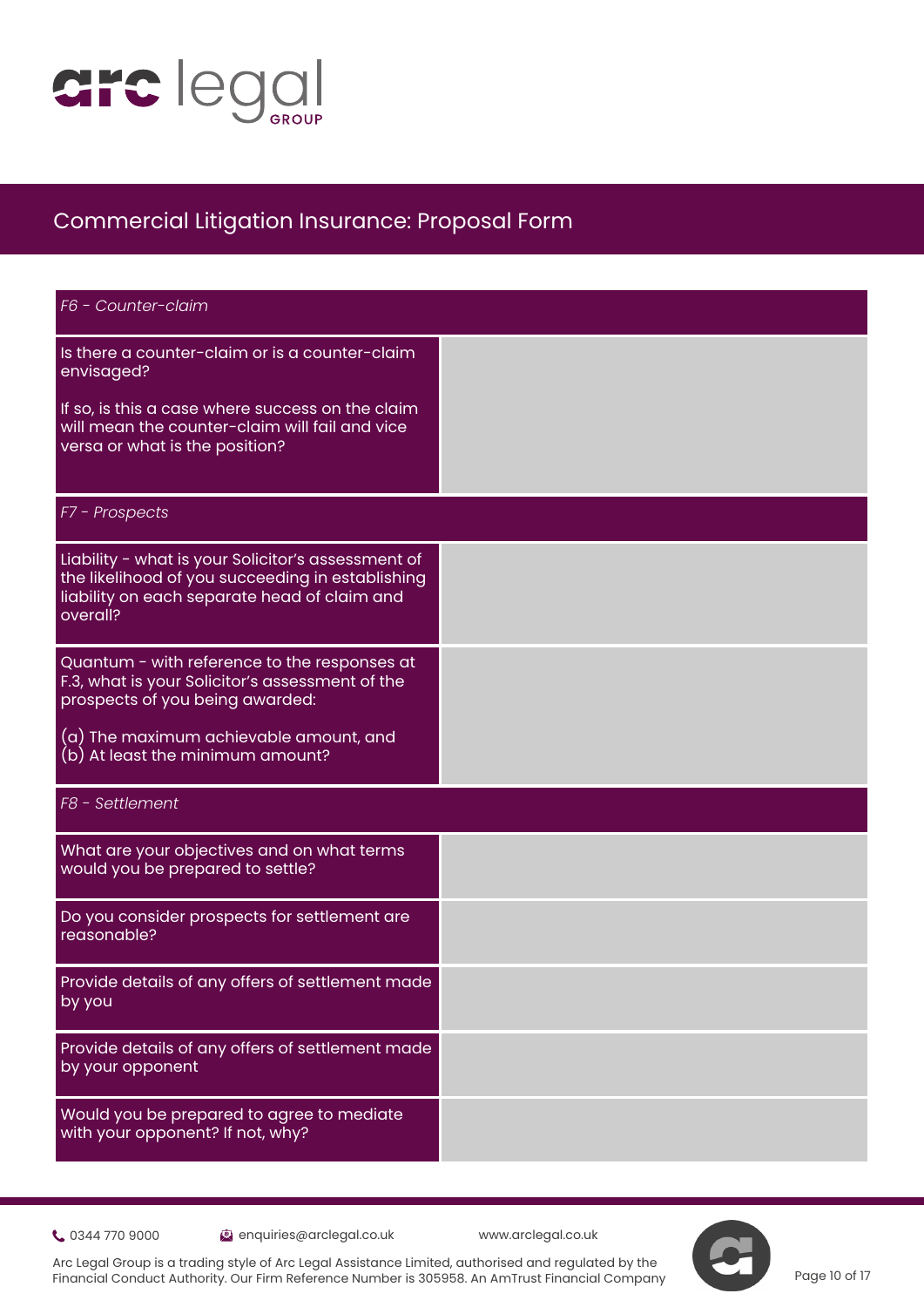

| F9 - Costs awards                                                                                                                                                                                                                                                                                                                               |  |
|-------------------------------------------------------------------------------------------------------------------------------------------------------------------------------------------------------------------------------------------------------------------------------------------------------------------------------------------------|--|
| Provide details of any awards of expenses in the<br>litigation/dispute to date                                                                                                                                                                                                                                                                  |  |
| Have any costs been awarded in favour of the<br>opponent?                                                                                                                                                                                                                                                                                       |  |
| Assuming 'success' on all or part of the claim,<br>is there any reason to think an award of<br>expenses costs award in your favour is likely<br>to be reduced or that it is there is likely to be a<br>split award of expenses? (e.g., if a head of claim<br>does not succeed or does not succeed against<br>one or more of the opponents etc.) |  |
| F10 - Enforcement prospects                                                                                                                                                                                                                                                                                                                     |  |
| What steps have you taken to ascertain the<br>financial standing of your opponent to ensure<br>that any award of damages or costs you may<br>achieve will be met?                                                                                                                                                                               |  |
| Please provide details of any assets of the<br>opponent you have identified as likely to be<br>available for the purpose of enforcement of any<br>award in your favour                                                                                                                                                                          |  |
| If your opponent is or may be insured, please<br>provide details of the information you have                                                                                                                                                                                                                                                    |  |
| If enforcement against a property is envisaged,<br>please provide a short summary schedule/table<br>of the information you have on the property/<br>properties including likely available equity                                                                                                                                                |  |

0344 770 9000 enquiries@arclegal.co.uk www.arclegal.co.uk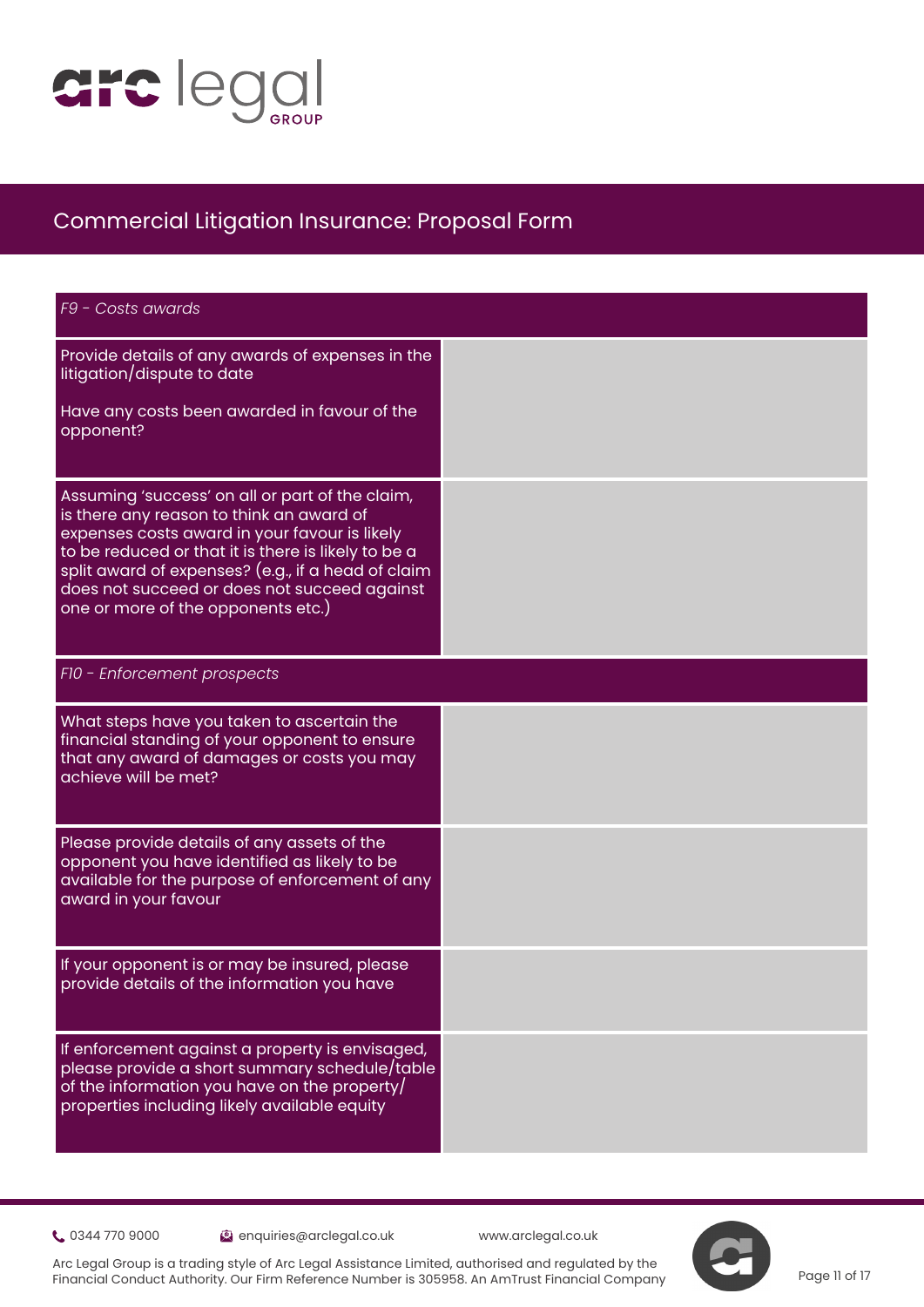

| G - Other                                                                                                                                                                                                                                                                                                                      |  |
|--------------------------------------------------------------------------------------------------------------------------------------------------------------------------------------------------------------------------------------------------------------------------------------------------------------------------------|--|
| Do you have any other legal expenses insurance<br>available to cover your costs and those of your<br>opponent or any other parties in this litigation?<br>Have you checked your position?                                                                                                                                      |  |
| Have you approached any other insurer or<br>broker in relation to this claim?                                                                                                                                                                                                                                                  |  |
| Every claim is different. Are you or your Solicitor<br>aware of any aspect of your claim and its<br>prospects of success and or the likelihood of<br>your making a claim under any policy, that<br>has not been brought to our attention in the<br>responses that you have provided above?<br>If 'Yes', please provide details |  |
| Do you or your Solicitor consider that any<br>further information is required for a meaningful<br>assessment of your claim at this time?<br>If 'Yes', please provide details                                                                                                                                                   |  |

0344 770 9000 enquiries@arclegal.co.uk www.arclegal.co.uk



Arc Legal Group is a trading style of Arc Legal Assistance Limited, authorised and regulated by the Financial Conduct Authority. Our Firm Reference Number is 305958. An AmTrust Financial Company

Page 12 of 17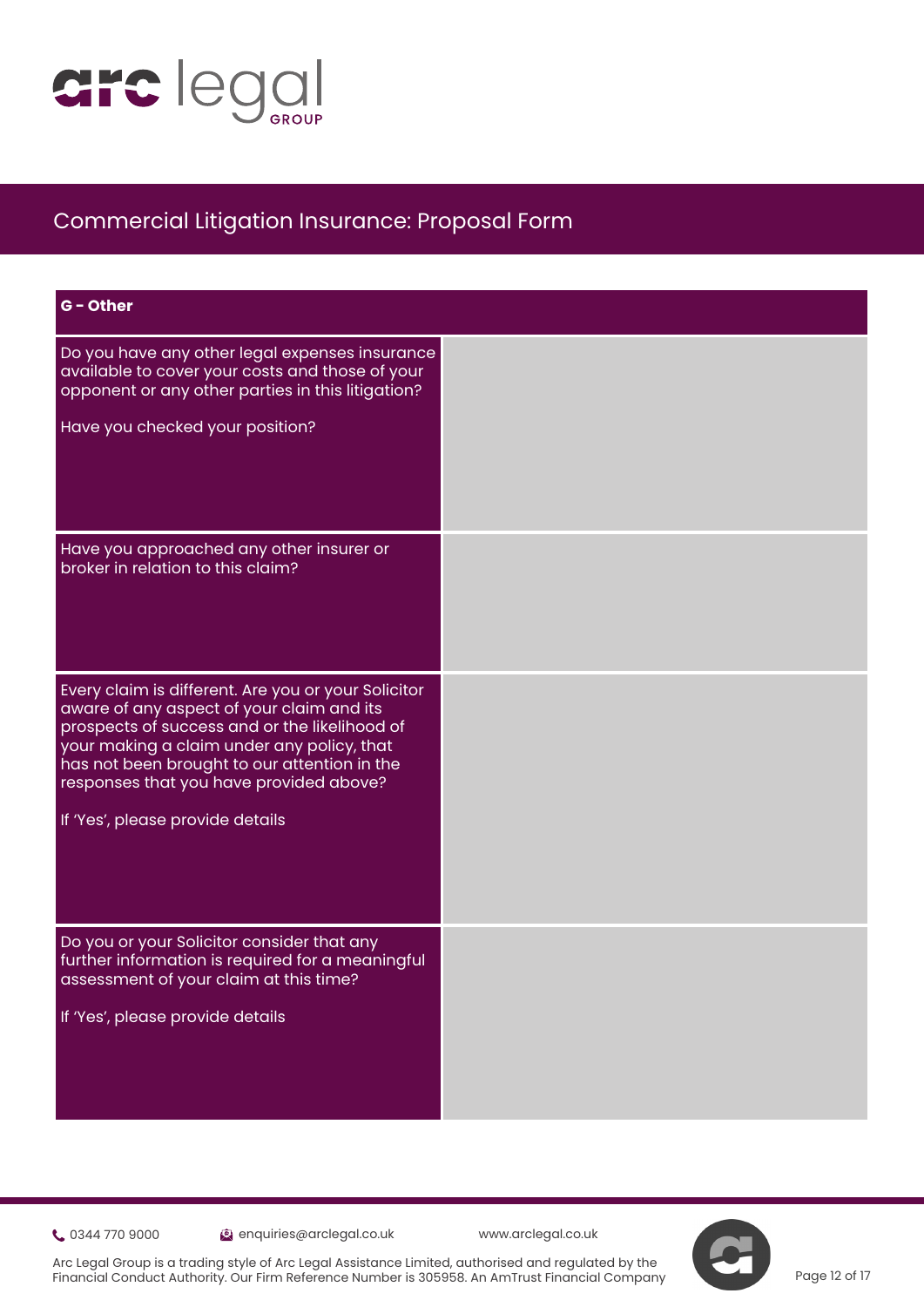

| H - Available documents                                                                                                                                                     |             |          |
|-----------------------------------------------------------------------------------------------------------------------------------------------------------------------------|-------------|----------|
|                                                                                                                                                                             | $\mathsf X$ | Comments |
| <b>Signed proposal</b>                                                                                                                                                      |             |          |
| Your Solicitor's opinion together<br>with a case summary                                                                                                                    |             |          |
| Counsel's opinion                                                                                                                                                           |             |          |
| Particulars of claim                                                                                                                                                        |             |          |
| Defence response                                                                                                                                                            |             |          |
| Any other statements of case<br>served                                                                                                                                      |             |          |
| Court orders to date                                                                                                                                                        |             |          |
| Cost's budget                                                                                                                                                               |             |          |
| Copies of any cost estimates<br>that have been provided and/<br>or filed with the Court                                                                                     |             |          |
| SFA with your representatives                                                                                                                                               |             |          |
| Expert reports (including your<br>opponents' if available)                                                                                                                  |             |          |
| Any report of any credit<br>agency or similar in respect<br>of the financial standing of<br>your opponent and any other<br>evidence of the opponent's<br>financial position |             |          |

0344 770 9000 enquiries@arclegal.co.uk www.arclegal.co.uk

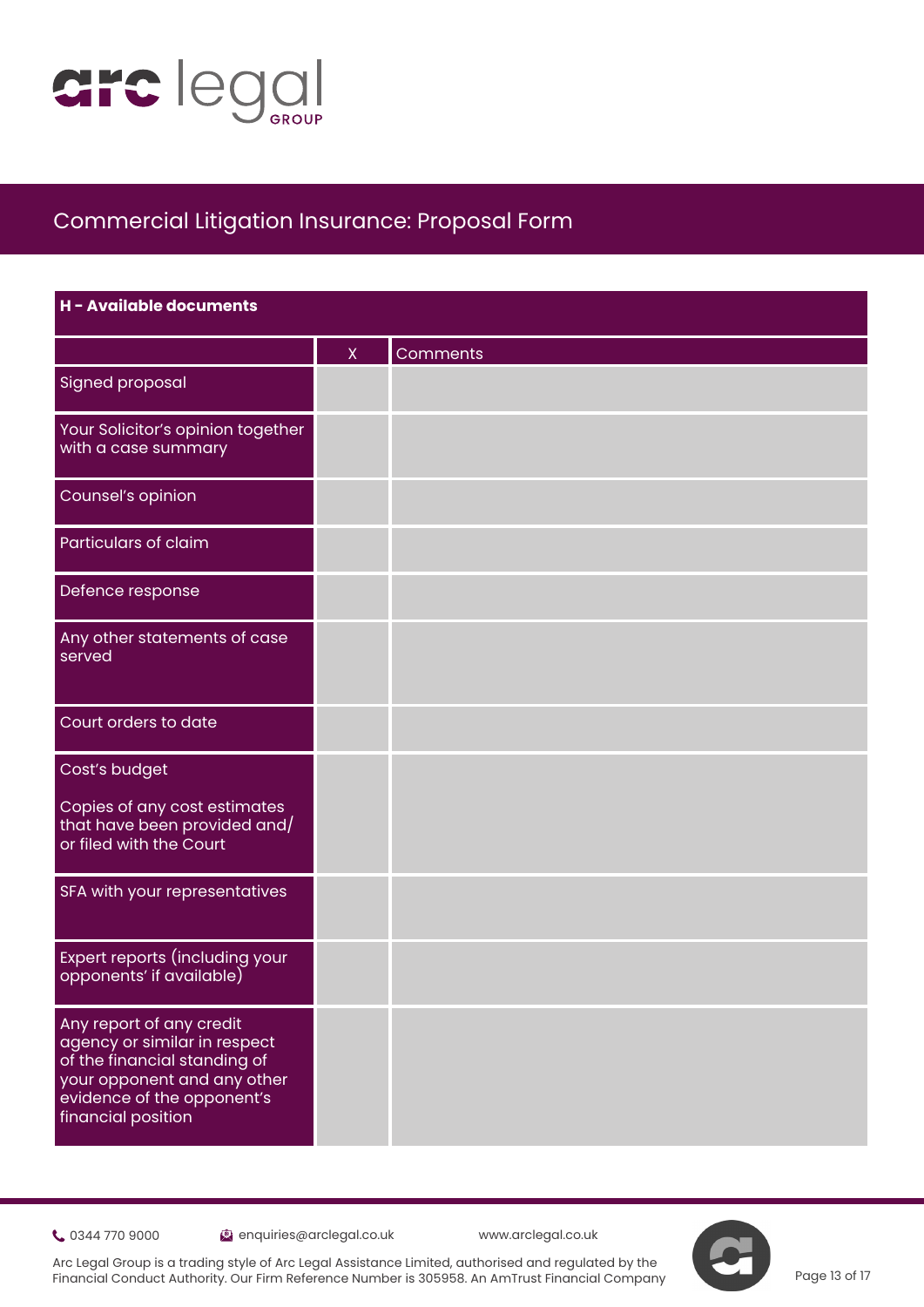

# **Privacy and data protection notice**

#### Data protection

Arc L[e](https://www.justice.gov.uk/courts/procedure-rules/civil/protocol)gal Group (the Data Controller) are committed to protecting and respecting your privacy in accordance with the current Data Protection Legislation (Legislation). Below is a summary of the main ways in which we process your personal data, for more information please visit our website at [www.arclegal.co.uk.](https://www.arclegal.co.uk/)

#### How we use your personal data and who we share it with

We may use the personal data we hold about you for the purposes of providing insurance, handling Claims and any other related purposes (this may include underwriting decisions made via automated means), for offering renewal, research, or statistical purposes and to provide you with information, products, or services that you request from us or which we feel may interest you. We will also use your data to safeguard against fraud and money laundering and to meet our general legal or regulatory obligations.

#### Sensitive personal data

Some of the personal information, such as information relating to health or criminal convictions, may be required by us for the specific purposes of underwriting or as part of the claims handling process. The provision of such data is conditional for us to be able to provide insurance or manage a claim. Such data will only be used for the specific purposes set out in our notice.

#### Disclosure of your personal data

We may disclosure your personal data to third parties involved in providing products or services to us, or to service providers who perform services on our behalf. These include our group companies, affinity partners, brokers, agents, third party administrators, re-insurers, other insurance intermediaries, insurance reference bureaus, credit agencies, medical service providers, fraud detection agencies, loss adjusters, external law firms, external auditors and accountants, regulatory authorities, and as may be required by law.

#### International transfers of data

We may transfer your personal data to destinations outside the European Economic Area (EEA). Where we transfer your personal data outside of the EEA, we will ensure that it is treated securely and in accordance with the Legislation.

#### Your rights

You have the right to ask us not to process your data for marketing purposes, to see a copy of the personal information we hold about you, to have your data deleted (subject to certain exemptions), to have any inaccurate or misleading data corrected or deleted, to ask us to provide a copy of your data to any controller and to lodge a complaint with the local data protection authority.

0344 770 9000 enquiries@arclegal.co.uk www.arclegal.co.uk



Arc Legal Group is a trading style of Arc Legal Assistance Limited, authorised and regulated by the Financial Conduct Authority. Our Firm Reference Number is 305958. An AmTrust Financial Company

Page 14 of 17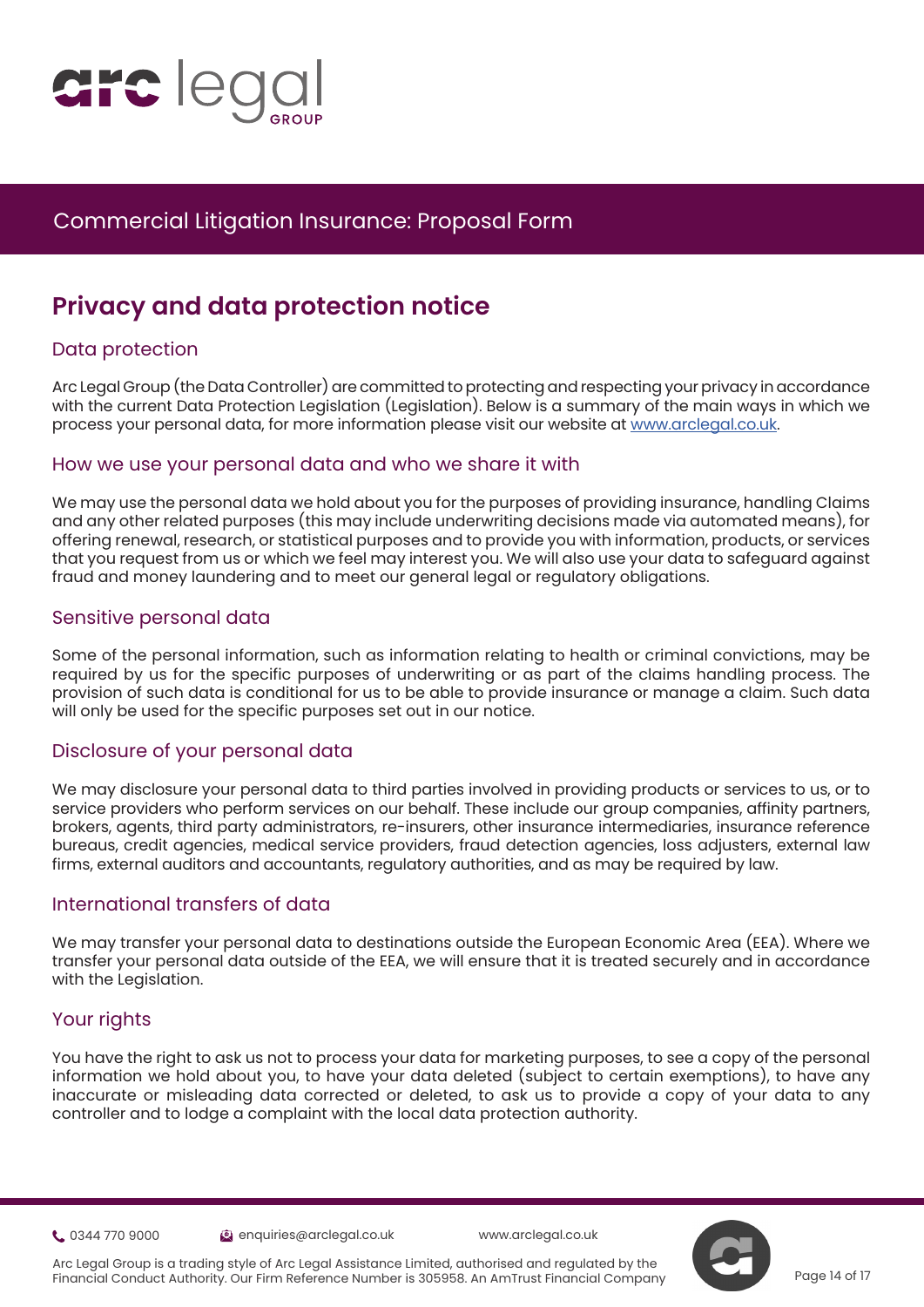

#### Retention

Your data will not be retained for longer than is necessary and will be managed in accordance with our data retention policy. In most cases the retention period will be for a period of seven (7) years following the expiry of the insurance contract, or our business relationship with you, unless we are required to retain the dat[a](https://www.justice.gov.uk/courts/procedure-rules/civil/protocol) for a longer period due to business, legal or regulatory requirements.

If you have any questions concerning our use of your personal data, please contact The Data Protection Officer, Arc Legal Group - please see website for full address details.

0344 770 9000 enquiries@arclegal.co.uk www.arclegal.co.uk

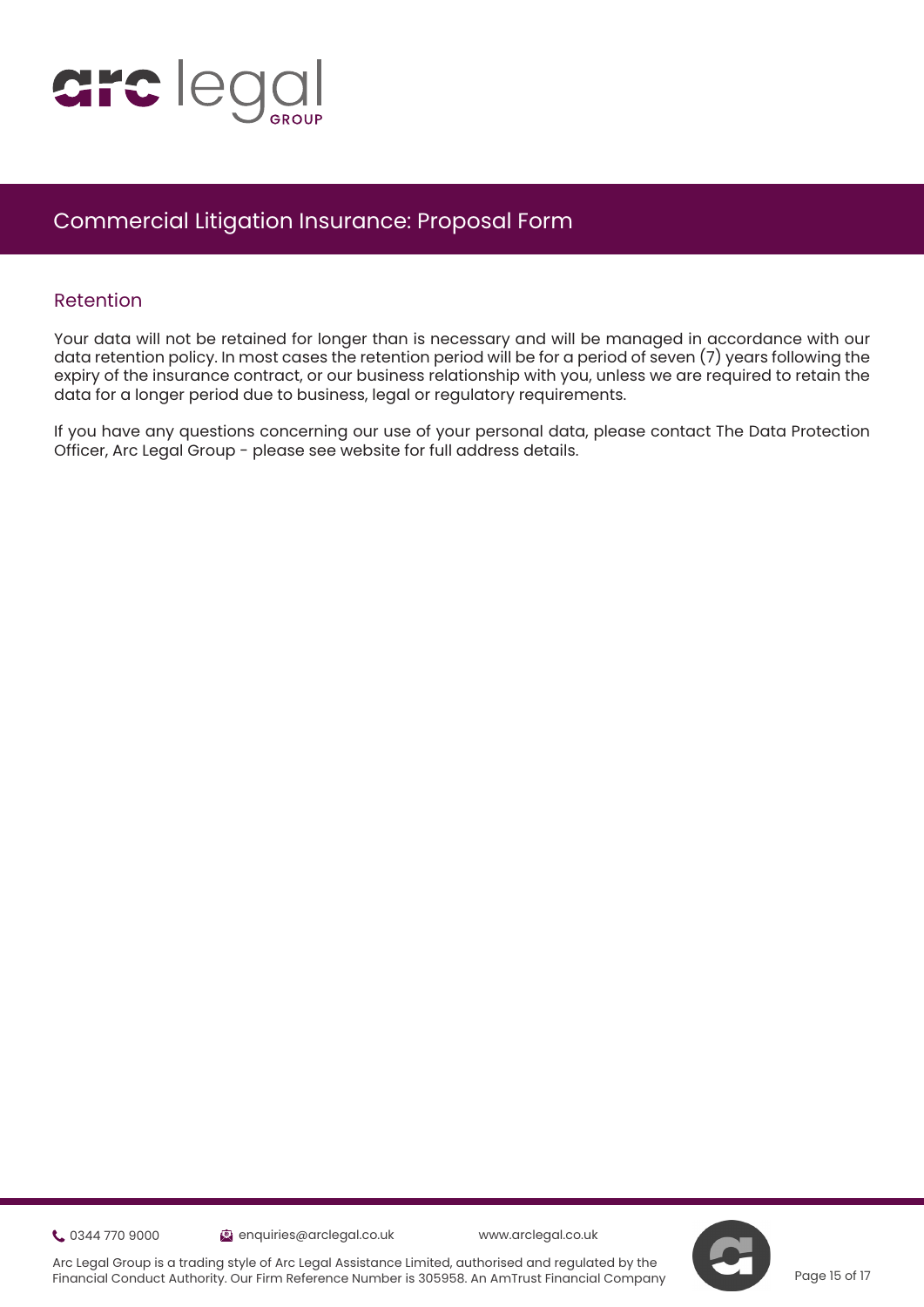

# **Declaration**

I declare that:

- (i) [I](https://www.justice.gov.uk/courts/procedure-rules/civil/protocol) have read the Data Protection Notice above and understand that my personal data will be used as explained in that notice. I also understand and agree that the provision of any sensitive personal data is conditional for the policy to be provided, and for the processing of any claims.
- (ii) the contents of this Proposal Form are, to the best of my knowledge and belief, true and complete and that in presenting this proposal and supporting documentation and information I/we declare that I/ we have taken reasonable care that we have not made a misrepresentation and that the information provided represents a fair presentation of this risk, and I/we also confirm I/we have full authority to make this application.
- (iii) I will provide any additional information required in order to consider my Proposal for Commercial Litigation Insurance on condition that it is treated in confidence. I confirm that I and/or my legal representatives will meet with Arc Legal Group and AmTrust to discuss my Proposal should they request us to do so.

| Client      |                                                                                                                                                                                                                                                                                                                                                                                                                                                                                                                                                                                                                                                                                                                                                                                                                                                                                                                  |
|-------------|------------------------------------------------------------------------------------------------------------------------------------------------------------------------------------------------------------------------------------------------------------------------------------------------------------------------------------------------------------------------------------------------------------------------------------------------------------------------------------------------------------------------------------------------------------------------------------------------------------------------------------------------------------------------------------------------------------------------------------------------------------------------------------------------------------------------------------------------------------------------------------------------------------------|
| Signed:     |                                                                                                                                                                                                                                                                                                                                                                                                                                                                                                                                                                                                                                                                                                                                                                                                                                                                                                                  |
| Name:       |                                                                                                                                                                                                                                                                                                                                                                                                                                                                                                                                                                                                                                                                                                                                                                                                                                                                                                                  |
| Status:     |                                                                                                                                                                                                                                                                                                                                                                                                                                                                                                                                                                                                                                                                                                                                                                                                                                                                                                                  |
| Date:       |                                                                                                                                                                                                                                                                                                                                                                                                                                                                                                                                                                                                                                                                                                                                                                                                                                                                                                                  |
| (iv)<br>(1) | In addition to the above, I confirm that my firm (named at 'B' above):<br>acts for the Applicant(s) for cover named at 'A' above<br>(2) has completed all the necessary client identification and know your client diligence and<br>source of funds diligence (including relevant sanction searches) in line with UK, USA, and<br>other applicable anti- money laundering legislation, to the requisite regulatory level, in<br>relation to each Applicant, and is content with the outcome of that diligence<br>(3) agrees that Arc Legal Group and AmTrust Europe Limited may rely on the same,<br>$\left( 4\right) \,$ will $\,$ provide relevant copy documents and information to Arc Legal Group and AmTrust<br><b>Europe Limited upon request</b><br>$(5)$ that I am authorised to make this declaration on behalf of my firm.<br>Legal Representative for the Applicant(s) for cover named at 'A' above. |

0344 770 9000 enquiries@arclegal.co.uk www.arclegal.co.uk



Page 16 of 17